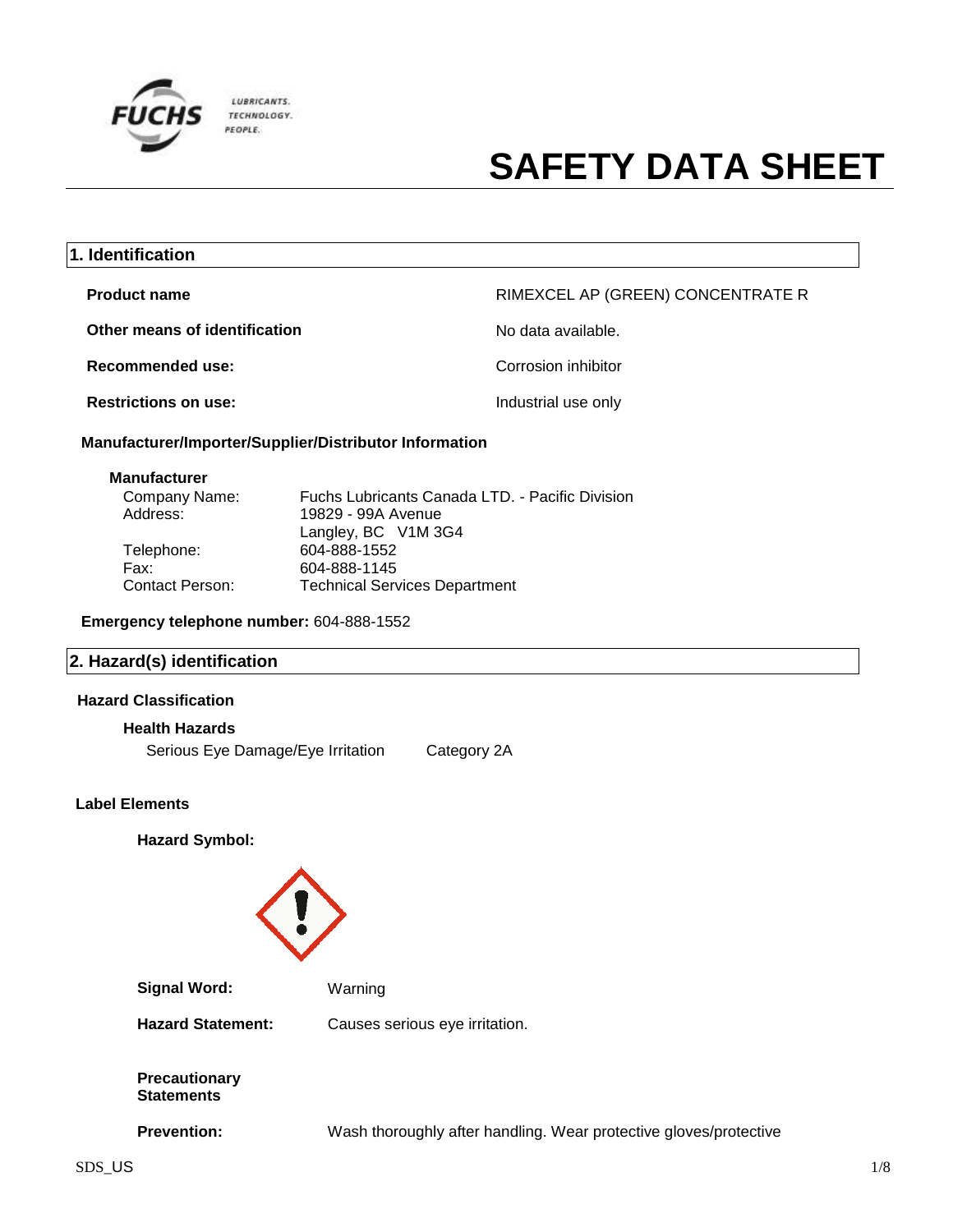

clothing/eye protection/face protection.

| <b>Response:</b> | If in eyes: Rinse cautiously with water for several minutes. Remove contact<br>lenses, if present and easy to do. Continue rinsing. If eye irritation persists:<br>Get medical advice/attention. |
|------------------|--------------------------------------------------------------------------------------------------------------------------------------------------------------------------------------------------|
| Disposal:        | Dispose of contents/container to an appropriate treatment and disposal<br>facility in accordance with applicable laws and regulations, and product<br>characteristics at time of disposal.       |

#### **Other hazards which do not result in GHS classification:** None.

| <b>Unknown toxicity - Health</b>            |         |
|---------------------------------------------|---------|
| Acute toxicity, oral                        | 0.023%  |
| Acute toxicity, dermal                      | 2.99%   |
| Acute toxicity, inhalation, vapor           | $100\%$ |
| Acute toxicity, inhalation, dust<br>or mist | 29.44 % |

## **3. Composition/information on ingredients**

### **Hazardous Component(s):**

| <b>Chemical name</b> | CAS-No.      | <b>Concentration</b> |
|----------------------|--------------|----------------------|
| Sodium benzoate      | Confidential | $20 - 50\%$          |
| Sodium nitrite       | 7632-00-0    | <5%                  |

Specific chemical identities and/or exact percentages have been withheld as trade secrets.

| 4. First-aid measures                              |                                                                                                                                             |
|----------------------------------------------------|---------------------------------------------------------------------------------------------------------------------------------------------|
| Ingestion:                                         | Rinse mouth thoroughly. Call a POISON CENTER/doctor//if you feel<br>unwell. Do NOT induce vomiting.                                         |
| Inhalation:                                        | Move to fresh air. Call a POISON CENTER/doctor//if you feel unwell.                                                                         |
| <b>Skin Contact:</b>                               | Remove contaminated clothing and shoes. Wash contact areas with soap<br>and water. If skin irritation occurs: Get medical advice/attention. |
| Eye contact:                                       | Immediately flush with plenty of water for at least 15 minutes. If easy to do,<br>remove contact lenses. Get medical attention.             |
| Most important symptoms/effects, acute and delayed |                                                                                                                                             |

**Symptoms:** No data available.

**Indication of immediate medical attention and special treatment needed**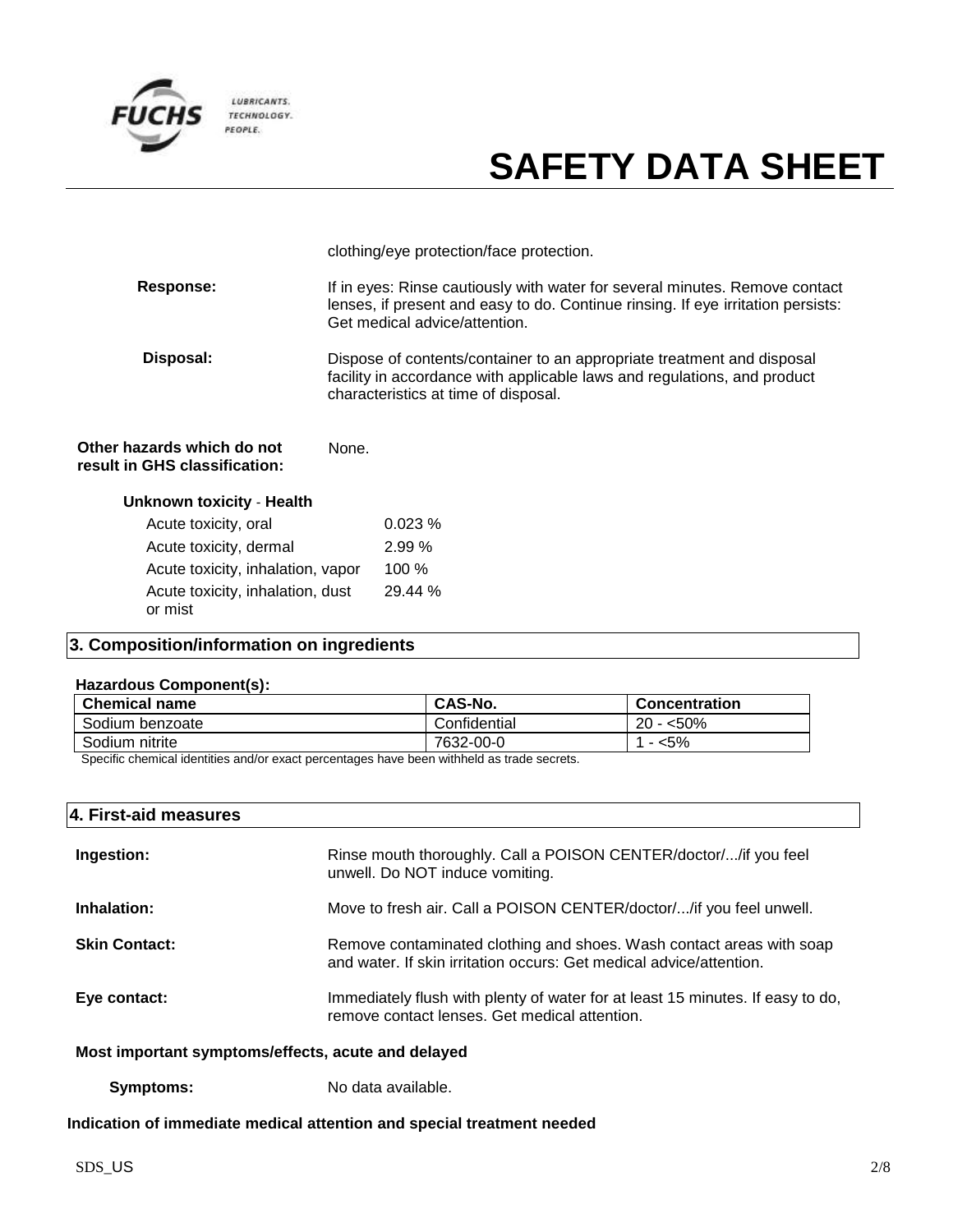

| <b>Treatment:</b>                                                                 | Get medical attention if symptoms occur.                                                                                                                                                                                                                                                                                                                                  |
|-----------------------------------------------------------------------------------|---------------------------------------------------------------------------------------------------------------------------------------------------------------------------------------------------------------------------------------------------------------------------------------------------------------------------------------------------------------------------|
| 5. Fire-fighting measures                                                         |                                                                                                                                                                                                                                                                                                                                                                           |
| <b>General Fire Hazards:</b>                                                      | No unusual fire or explosion hazards noted.                                                                                                                                                                                                                                                                                                                               |
| Suitable (and unsuitable) extinguishing media                                     |                                                                                                                                                                                                                                                                                                                                                                           |
| <b>Suitable extinguishing</b><br>media:                                           | Water spray, fog, CO2, dry chemical, or regular foam. Use fire-<br>extinguishing media appropriate for surrounding materials.                                                                                                                                                                                                                                             |
| <b>Unsuitable extinguishing</b><br>media:                                         | Do not use water jet as an extinguisher, as this will spread the fire.                                                                                                                                                                                                                                                                                                    |
| Specific hazards arising from<br>the chemical:                                    | Heat may cause the containers to explode. During fire, gases hazardous to<br>health may be formed.                                                                                                                                                                                                                                                                        |
| Special protective equipment and precautions for firefighters                     |                                                                                                                                                                                                                                                                                                                                                                           |
| <b>Special fire fighting</b><br>procedures:                                       | No data available.                                                                                                                                                                                                                                                                                                                                                        |
| Special protective equipment<br>for fire-fighters:                                | Firefighters must use standard protective equipment including flame<br>retardant coat, helmet with face shield, gloves, rubber boots, and in<br>enclosed spaces, SCBA.                                                                                                                                                                                                    |
| 6. Accidental release measures                                                    |                                                                                                                                                                                                                                                                                                                                                                           |
| <b>Personal precautions,</b><br>protective equipment and<br>emergency procedures: | See Section 8 of the SDS for Personal Protective Equipment. Do not touch<br>damaged containers or spilled material unless wearing appropriate<br>protective clothing. Keep unauthorized personnel away. Ensure adequate<br>ventilation.                                                                                                                                   |
| <b>Methods and material for</b><br>containment and cleaning<br>up:                | Absorb spill with vermiculite or other inert material, then place in a container<br>for chemical waste. Dike far ahead of larger spill for later recovery and<br>disposal.                                                                                                                                                                                                |
| <b>Environmental Precautions:</b>                                                 | Do not contaminate water sources or sewer. Prevent further leakage or<br>spillage if safe to do so.                                                                                                                                                                                                                                                                       |
| 7. Handling and storage                                                           |                                                                                                                                                                                                                                                                                                                                                                           |
| Precautions for safe handling:                                                    | Observe good industrial hygiene practices. Wear appropriate personal<br>protective equipment. Do not expose to intense heat as product may<br>expand and pressurize container. Avoid contact with eyes. Wash hands<br>thoroughly after handling. Add material slowly when mixing with water. Do<br>not add water to the material; instead, add the material to the water. |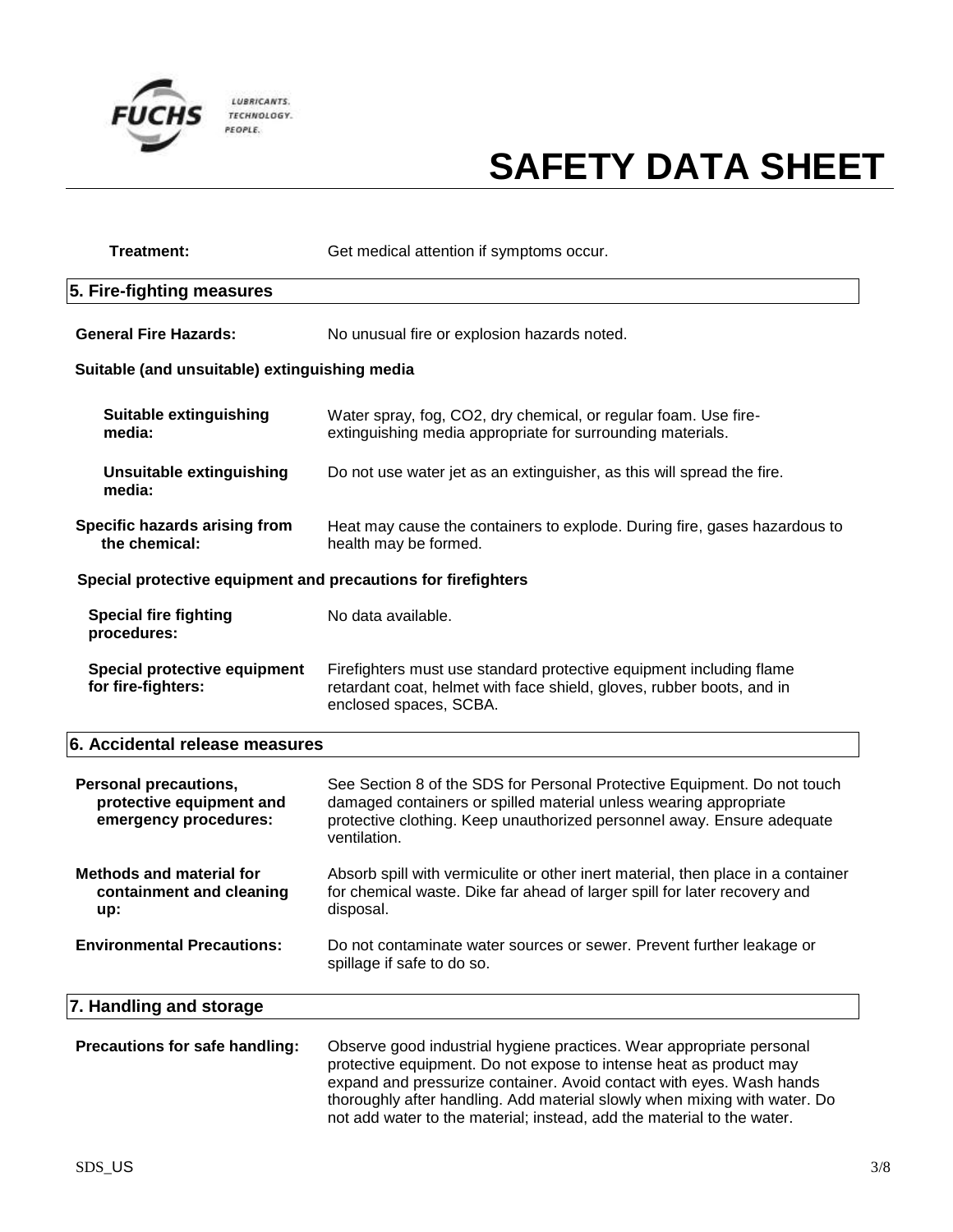

| Conditions for safe storage, | Store in original tightly closed container. Avoid contact with oxidizing |
|------------------------------|--------------------------------------------------------------------------|
| including any                | agents. Store away from incompatible materials.                          |
| incompatibilities:           |                                                                          |

## **8. Exposure controls/personal protection**

| None of the components have assigned exposure limits.                                                                                                                                                                                                                                                                                                                                                                                                                     |
|---------------------------------------------------------------------------------------------------------------------------------------------------------------------------------------------------------------------------------------------------------------------------------------------------------------------------------------------------------------------------------------------------------------------------------------------------------------------------|
| Provide easy access to water supply and eye wash facilities. Good general<br>ventilation (typically 10 air changes per hour) should be used. Ventilation rates<br>should be matched to conditions. If applicable, use process enclosures, local<br>exhaust ventilation, or other engineering controls to maintain airborne levels<br>below recommended exposure limits. If exposure limits have not been<br>established, maintain airborne levels to an acceptable level. |
| In case of inadequate ventilation use suitable respirator. Seek advice from<br>supervisor on the company's respiratory protection standards.                                                                                                                                                                                                                                                                                                                              |
| Wear safety glasses with side shields (or goggles).                                                                                                                                                                                                                                                                                                                                                                                                                       |
| Wear chemical-resistant gloves, footwear, and protective clothing appropriate<br>for the risk of exposure. Contact health and safety professional or manufacturer<br>for specific information.                                                                                                                                                                                                                                                                            |
| Always observe good personal hygiene measures, such as washing after<br>handling the material and before eating, drinking, and/or smoking. Routinely<br>wash work clothing to remove contaminants. Discard contaminated footwear<br>that cannot be cleaned.                                                                                                                                                                                                               |
|                                                                                                                                                                                                                                                                                                                                                                                                                                                                           |

## **9. Physical and chemical properties**

| Appearance                                            |                    |
|-------------------------------------------------------|--------------------|
| <b>Physical state:</b>                                | liquid             |
| Form:                                                 | No data available. |
| Color:                                                | Dark green         |
| Odor:                                                 | Mild               |
| <b>Odor threshold:</b>                                | No data available. |
| pH:                                                   | 8.3                |
| <b>Melting point/freezing point:</b>                  | No data available. |
| Initial boiling point and boiling range:              | No data available. |
| <b>Flash Point:</b>                                   | not applicable     |
| <b>Evaporation rate:</b>                              | No data available. |
| Flammability (solid, gas):                            | No data available. |
| Upper/lower limit on flammability or explosive limits |                    |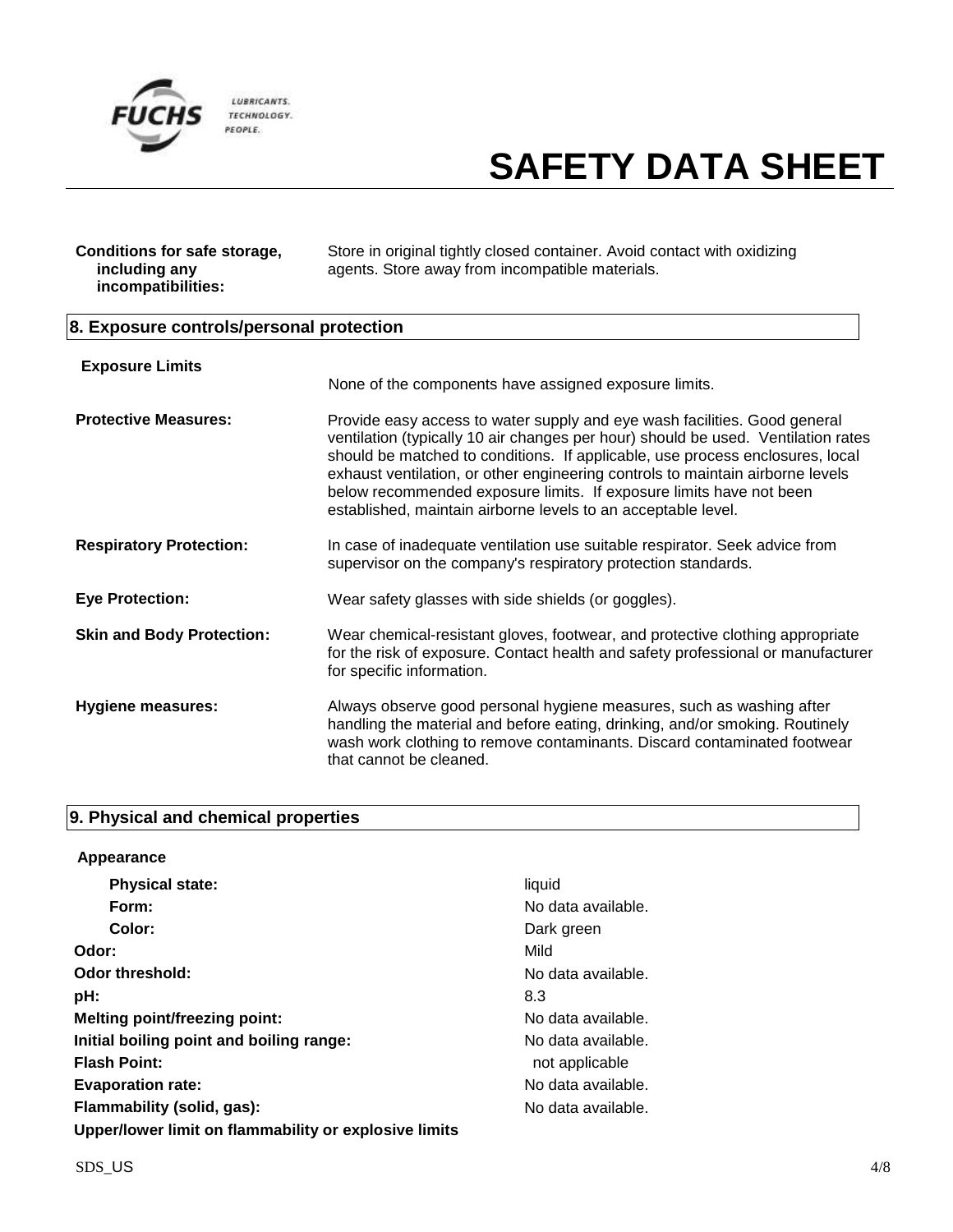

| Flammability limit - upper (%):          | No da |
|------------------------------------------|-------|
| Flammability limit - lower (%):          | No da |
| Explosive limit - upper (%):             | No da |
| Explosive limit - lower (%):             | No da |
| Vapor pressure:                          | No da |
| Vapor density:                           | No da |
| <b>Relative density:</b>                 | 1.138 |
| Solubility(ies)                          |       |
| <b>Solubility in water:</b>              | No da |
| <b>Solubility (other):</b>               | No da |
| Partition coefficient (n-octanol/water): | No da |
| Auto-ignition temperature:               | No da |
| <b>Decomposition temperature:</b>        | No da |
| <b>Viscosity:</b>                        | No da |

No data available. **No data available.** No data available. No data available. **Vapor pressure:** No data available. No data available.

**Solubility in water:** No data available. **Solubility (other):** No data available. No data available. **Auto-ignition temperature:** No data available. No data available. **Viscosity:** No data available.

## **10. Stability and reactivity**

| <b>Reactivity:</b>                            | Not reactive during normal use.                                                                    |
|-----------------------------------------------|----------------------------------------------------------------------------------------------------|
| <b>Chemical Stability:</b>                    | Material is stable under normal conditions.                                                        |
| <b>Possibility of hazardous</b><br>reactions: | None under normal conditions.                                                                      |
| Conditions to avoid:                          | Avoid heat or contamination.                                                                       |
| <b>Incompatible Materials:</b>                | No data available.                                                                                 |
| <b>Hazardous Decomposition</b><br>Products:   | Thermal decomposition or combustion may liberate carbon oxides and<br>other toxic gases or vapors. |

## **11. Toxicological information**

### **Information on likely routes of exposure**

| Ingestion:            | May be harmful if swallowed.                                                                       |     |
|-----------------------|----------------------------------------------------------------------------------------------------|-----|
| Inhalation:           | May cause irritation to the respiratory system.                                                    |     |
| <b>Skin Contact:</b>  | Prolonged or repeated skin contact may cause drying, cracking, or irritation.                      |     |
| Eye contact:          | Causes serious eye irritation.                                                                     |     |
| Ingestion:            | Symptoms related to the physical, chemical and toxicological characteristics<br>No data available. |     |
| Inhalation:<br>SDS US | No data available.                                                                                 | 5/8 |
|                       |                                                                                                    |     |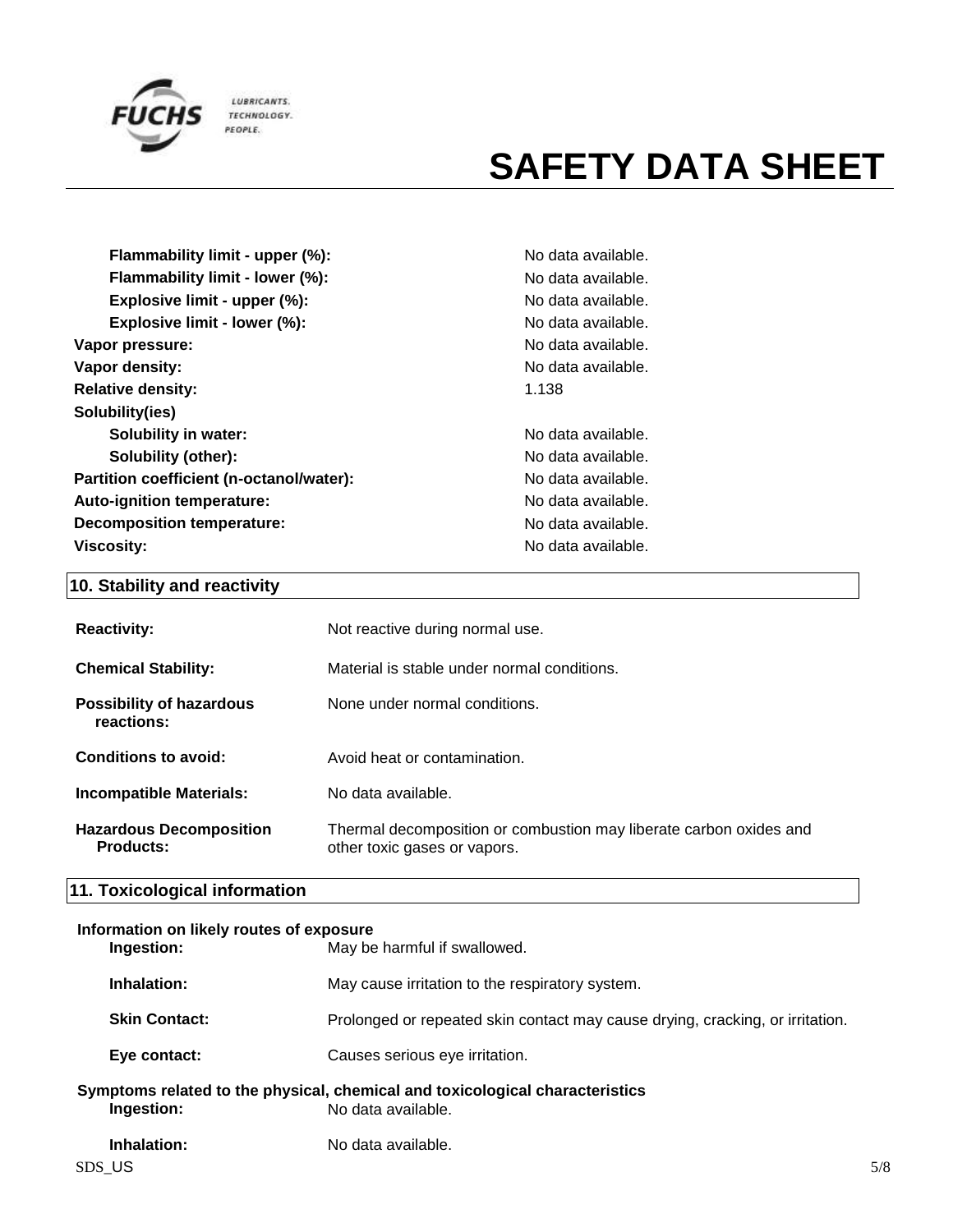

| <b>Skin Contact:</b>                                        | No data available.                                                  |
|-------------------------------------------------------------|---------------------------------------------------------------------|
| Eye contact:                                                | No data available.                                                  |
| Information on toxicological effects                        |                                                                     |
| Acute toxicity (list all possible routes of exposure)       |                                                                     |
| Oral<br>Product:                                            | ATEmix (): 2000 - 5000 mg/kg                                        |
| Dermal<br><b>Product:</b>                                   | ATEmix (): $>$ 5000 mg/kg                                           |
| <b>Inhalation</b><br><b>Product:</b>                        | Not classified for acute toxicity based on available data.          |
| <b>Repeated dose toxicity</b><br><b>Product:</b>            | No data available.                                                  |
| <b>Skin Corrosion/Irritation</b><br><b>Product:</b>         | No data available.                                                  |
| <b>Serious Eye Damage/Eye Irritation</b><br><b>Product:</b> | No data available.                                                  |
| <b>Respiratory or Skin Sensitization</b><br><b>Product:</b> | No data available.                                                  |
| Carcinogenicity<br><b>Product:</b>                          | No data available.                                                  |
| No carcinogenic components identified                       | IARC Monographs on the Evaluation of Carcinogenic Risks to Humans:  |
| No carcinogenic components identified                       | US. National Toxicology Program (NTP) Report on Carcinogens:        |
| No carcinogenic components identified                       | US. OSHA Specifically Regulated Substances (29 CFR 1910.1001-1050): |
| <b>Germ Cell Mutagenicity</b>                               |                                                                     |
| In vitro<br><b>Product:</b>                                 | No data available.                                                  |
| In vivo                                                     |                                                                     |

**Product:** No data available.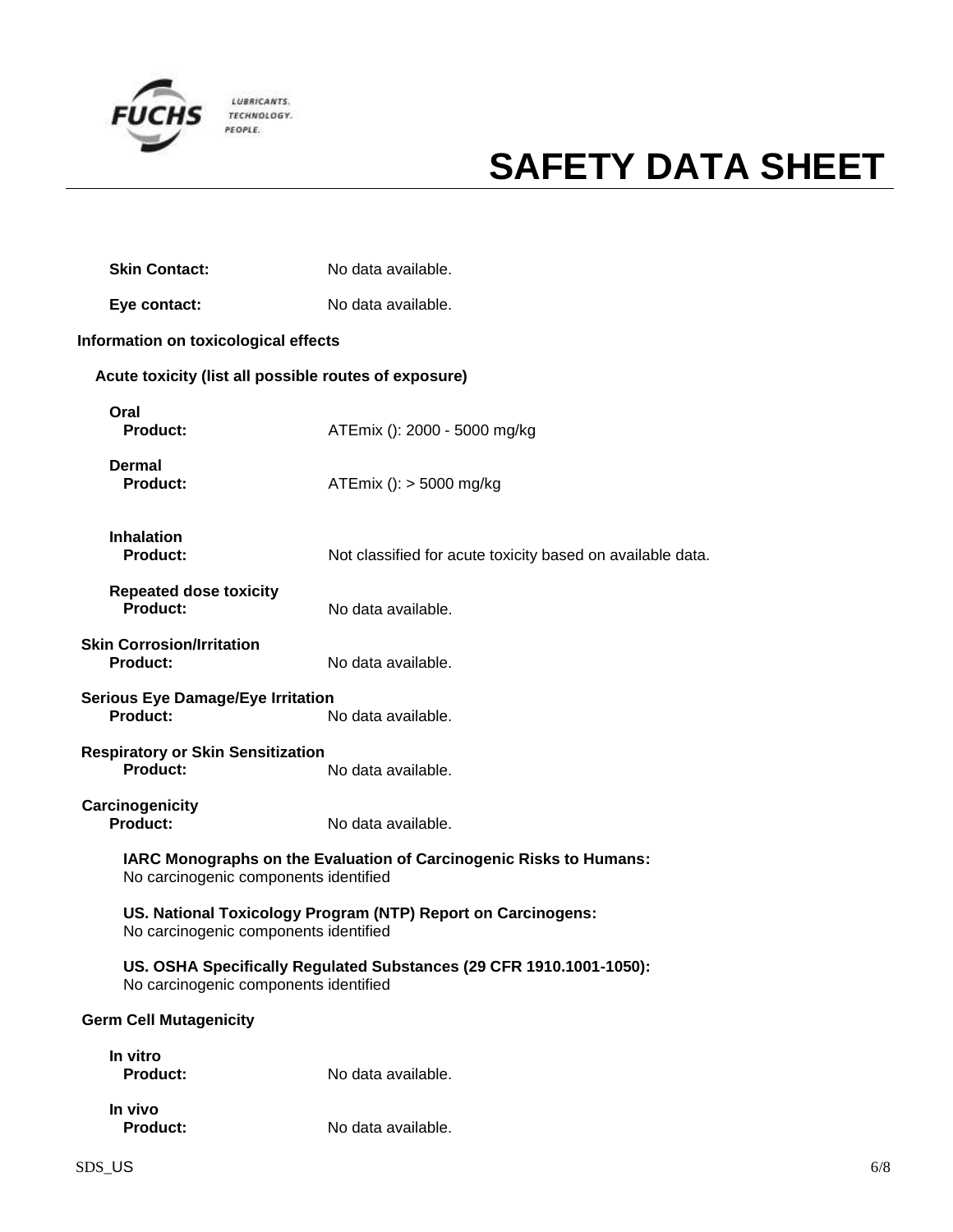

| <b>Reproductive toxicity</b><br><b>Product:</b>                              | No data available.                                                                                                                                                                                                                                                                                                                                                                                              |
|------------------------------------------------------------------------------|-----------------------------------------------------------------------------------------------------------------------------------------------------------------------------------------------------------------------------------------------------------------------------------------------------------------------------------------------------------------------------------------------------------------|
| <b>Specific Target Organ Toxicity - Single Exposure</b><br>Product:          | No data available.                                                                                                                                                                                                                                                                                                                                                                                              |
| <b>Specific Target Organ Toxicity - Repeated Exposure</b><br><b>Product:</b> | No data available.                                                                                                                                                                                                                                                                                                                                                                                              |
| <b>Aspiration Hazard</b><br><b>Product:</b>                                  | No data available.                                                                                                                                                                                                                                                                                                                                                                                              |
| Other effects:                                                               | No data available.                                                                                                                                                                                                                                                                                                                                                                                              |
| 12. Ecological information                                                   |                                                                                                                                                                                                                                                                                                                                                                                                                 |
| <b>General information:</b>                                                  | This product has not been evaluated for ecological toxicity or other<br>environmental effects.                                                                                                                                                                                                                                                                                                                  |
| 13. Disposal considerations                                                  |                                                                                                                                                                                                                                                                                                                                                                                                                 |
| <b>Disposal instructions:</b>                                                | Discharge, treatment, or disposal may be subject to national, state, or local<br>laws. Dispose of waste at an appropriate treatment and disposal facility in<br>accordance with applicable laws and regulations, and product<br>characteristics at time of disposal. It is the responsibility of the product user<br>or owner to determine at the time of disposal, which waste regulations must<br>be applied. |
| <b>Contaminated Packaging:</b>                                               | Empty containers should be taken to an approved waste handling site for<br>recycling or disposal.                                                                                                                                                                                                                                                                                                               |
| 14. Transport information                                                    |                                                                                                                                                                                                                                                                                                                                                                                                                 |
|                                                                              |                                                                                                                                                                                                                                                                                                                                                                                                                 |

### **DOT**

Not regulated.

### **IMDG**

Not regulated.

### **IATA**

Not regulated.

### **15. Regulatory information**

**US Federal Regulations**